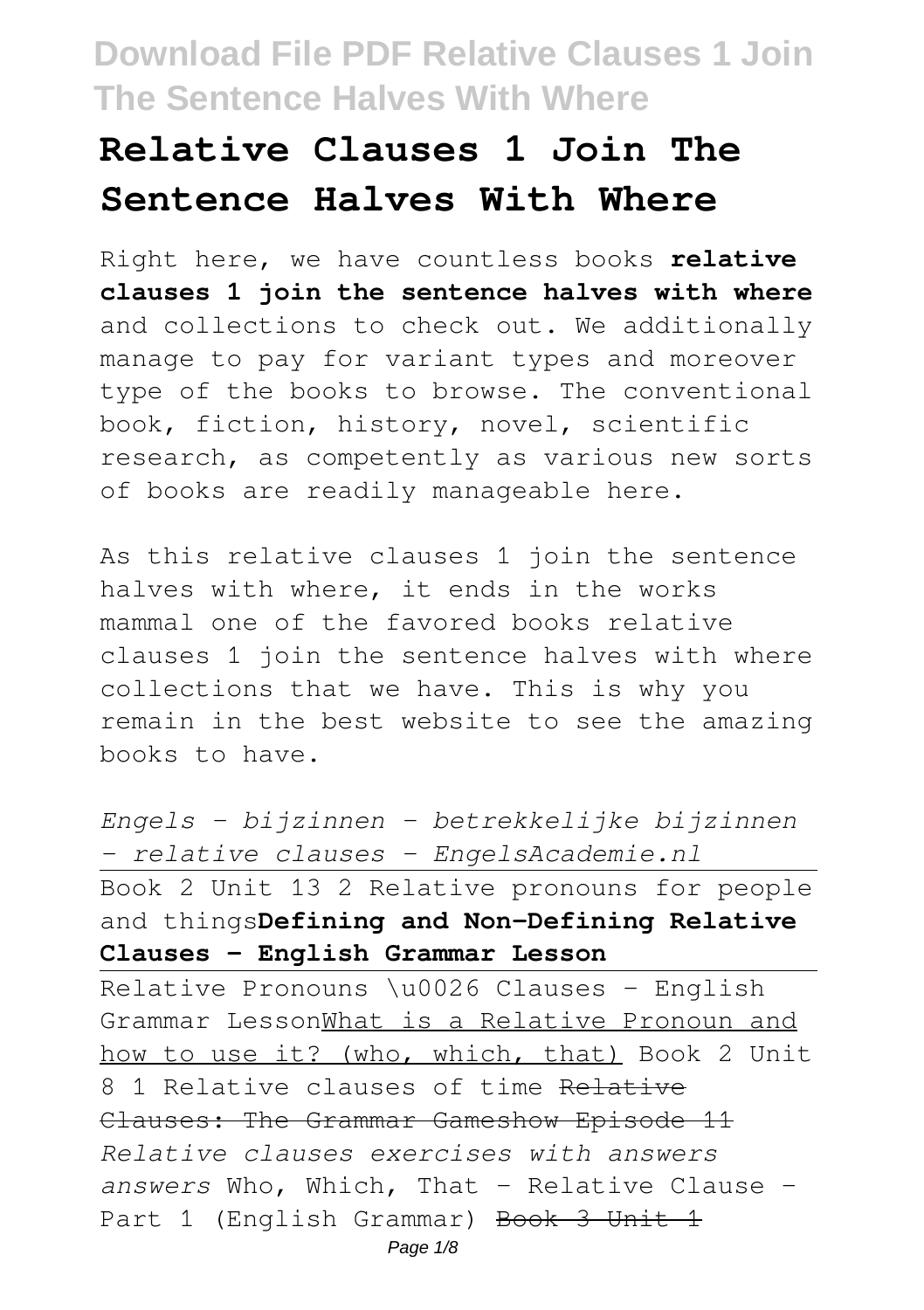Relative Pronouns *Book 3 Unit 1 Relative Pronouns Relative clause/class 12/unit 3/meanings into words/Shyam Bikesh Mahato/* Relative Clauses: Who Which Where That RELATIVE CLAUSES: who, which, that **PP** Easy peasy! | Gramática inglesa RELATIVE CLAUSES Stop Making Mistakes with Relative Clauses! [Which \u0026 That]Improve your English: WHO or WHOM? *Relative pronouns (who, which, that, ø, whose) Relative Clauses* English Grammar - Learn How to Use Relative Clauses in English Online *Quiz on Relative Clauses* Writing - Relative Clauses overview *Exercises on Relative Clauses* Grammar Test Relative Pronouns **Relative pronouns | Defining relative clauses HOW TO use Relative Clauses (1): Relative Pronouns - WHO, WHOM, WHOSE, WHICH, or THAT?** Relative Clauses 1| Funtion (examples) Book 3 Unit 14 Defining and Non defining Relative Clauses *Which, who,whom,whose,that-joining the clauses to form relative clauses.-(no 6) Relative Clauses 1 Join The* RELATIVE CLAUSES (Key) 1. Join the sentence halves with where, who and which. 1c. I know a man who has got spectacular sideburns. 2h. Do you know the village where Dani lives? 3a. Can we watch the DVD which you got yesterday? 4d. Is there a shop in town where I can buy a necklace? 5b. These are the people who I often hang out with. 6g.

*RELATIVE CLAUSES (Key) 1. Join the sentence*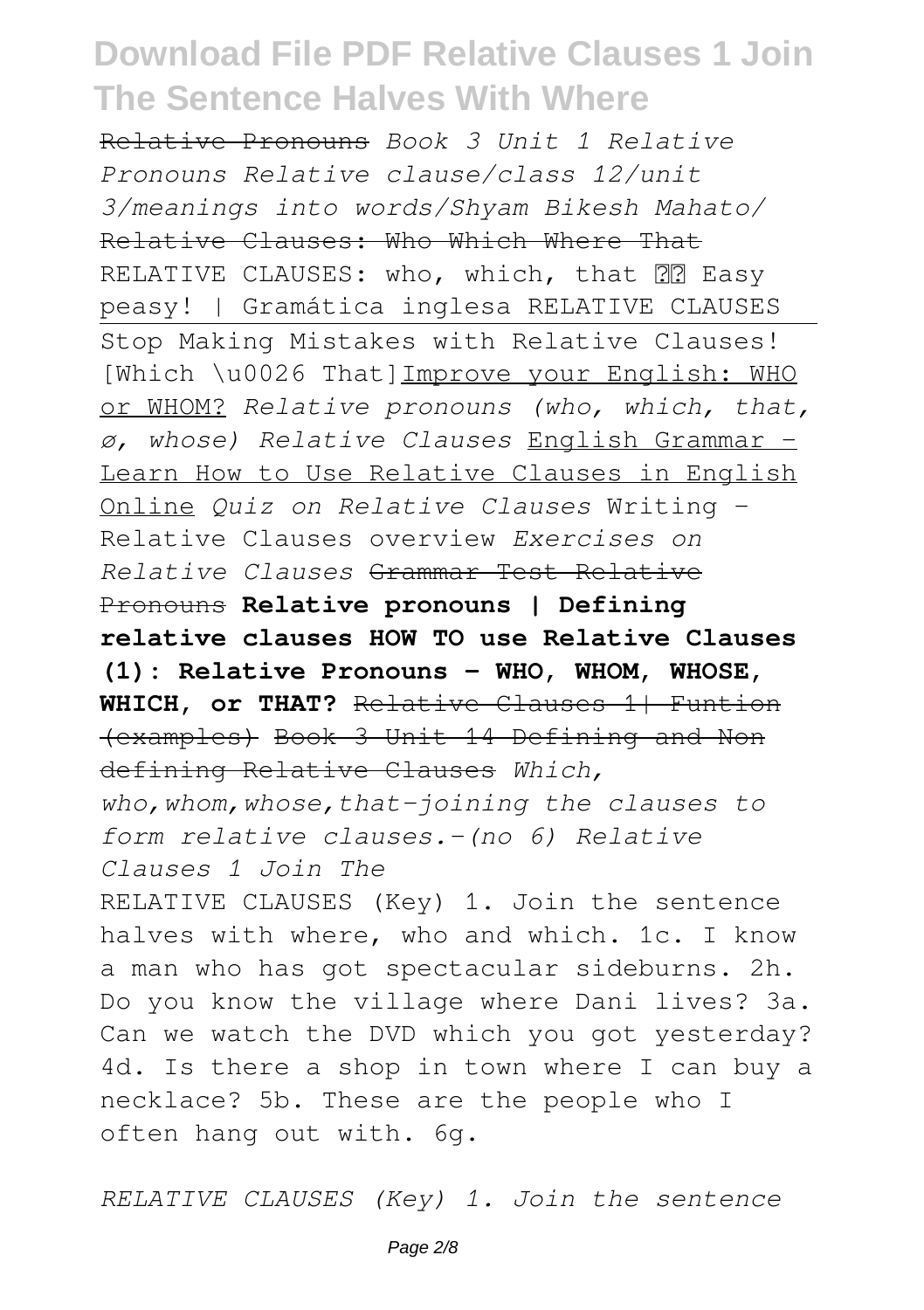*halves with ...*

Conjunctions, on the other hand, merely connect two clauses. Conjunctions can also be used to connect words and phrases. Relative pronouns only connect clauses. They do not connect words or phrases. Combine the following sentences using an appropriate relative pronoun. 1. Tenzing and Hilary climbed Mount Everest. Mount Everest is 27,000 feet ...

*Join with relative pronouns « English Practice – Learn and ...* Joining Sentences and Relative Clauses. We use a relative clause when we want to add information to a sentence. The glass (in the cupboard) is heavy; The glass that is in the cupboard is heavy . 1. "Who": we use in a relative clause when we are talking about people (NOT things). The man who we saw yesterday is a Doctor; The people who sent us the email are American

*Grammar: Joining Sentences and Relative Clauses - Inglés ...* Relative Clauses. 1 The man . lives in that house is very old. Clue. 2 There is a film at the cinema . you might like. Clue. 3 She lives in a village . has no shops. Clue. 4 This is the building. the murder happened. Clue. 5 The tree . is growing in the ...

*Relative Clauses - Exercise 1 - English Grammar Exercises* Page 3/8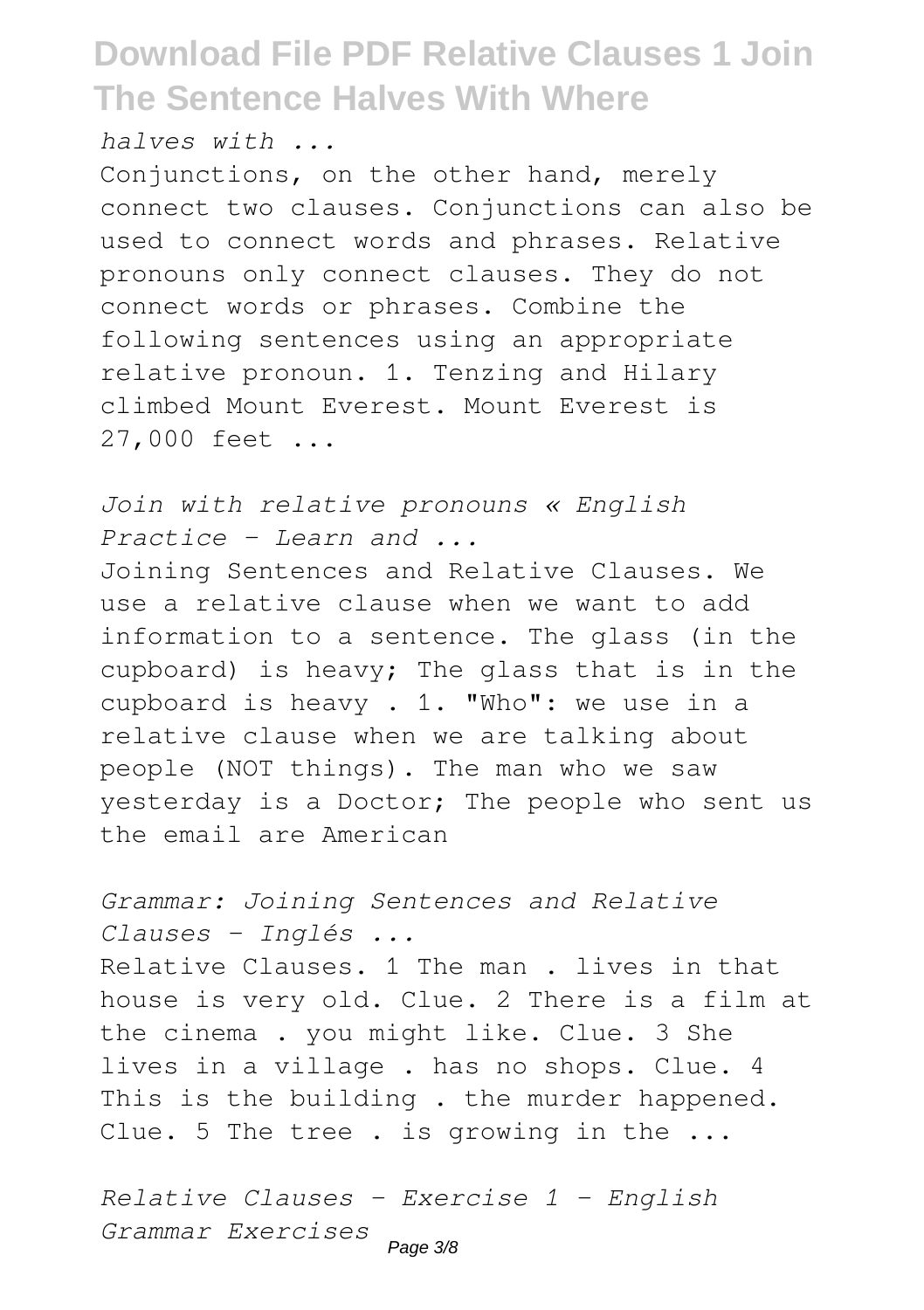Defining relative clauses: 1: The relative pronoun is the subject: First, let's consider when the relative pronoun is the subject of a defining relative clause. We can use 'who', 'which' or 'that'. We use 'who' for people and 'which' for things. We can use 'that' for people or things. The relative clause can come after the subject or the object of the sentence. We can't drop the relative pronoun.

*Relative Clauses - Perfect English Grammar* Relative pronouns are words used to combine two clauses into one. Besides combining the two clauses, the relative pronoun acts as the subject or object of the verb in the relative clause. An example is given below. The boy solved the puzzle. He was praised by the teacher. We can combine these two clauses using a relative pronoun.

*Combine using relative pronouns - English Grammar* Non-defining Relative Clause. Usamos las 'nondefining relative clauses' cuando queremos unir dos oraciones en una. Por ejemplo… The Queen will be 93 in April. She loves skydiving. The Queen, who loves skydiving, will be 93 in April. Más ejemplos… These shoes, which I bought last week, are very uncomfortable.

*Relative clauses: who, which or that? | Amigos Ingleses* See more relative clauses exercises here.<br>Page 4/8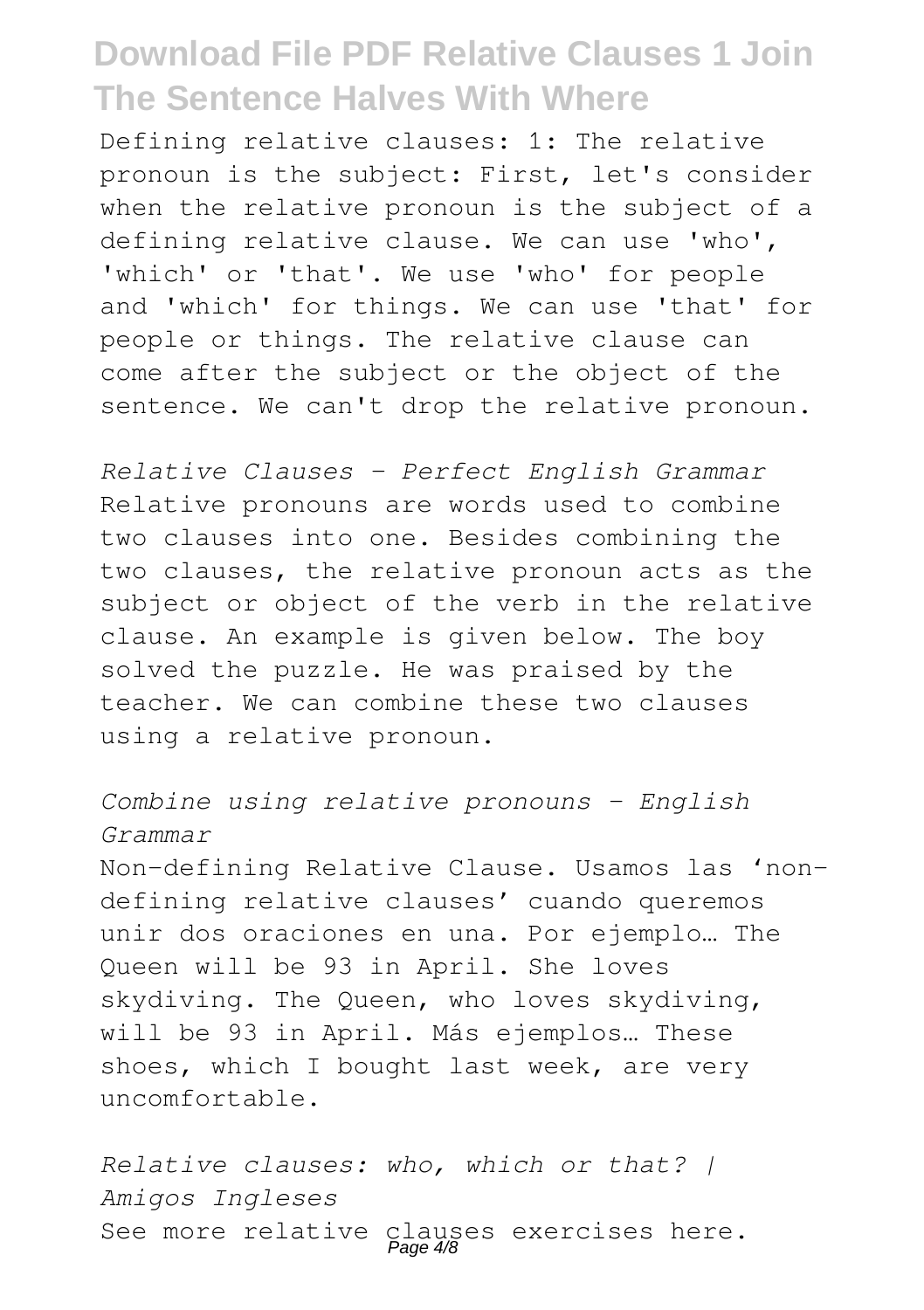Need more practice? Get more Perfect English Grammar with our courses. Welcome to Perfect English Grammar!. Welcome! I'm Seonaid and I hope you like the website. Please contact me if you have any questions or comments.contact me if you have any questions or comments.

#### *Relative Clauses Exercise 1 - Perfect English Grammar*

Two kinds of relative clause. There are two kinds of relative clause: 1. We use relative clauses to make clear which person or thing we are talking about: Marie Curie is the woman who discovered radium. This is the house which Jack built. In this kind of relative clause, we can use that instead of who or which: Marie Curie is the woman that ...

*Relative pronouns and relative clauses | LearnEnglish ...*

Grammar test 1. Grammar B1-B2: Relative clauses – defining relative clauses: 1. Read the explanation to learn more. Grammar explanation. Relative clauses give us information about the person or thing mentioned. Defining relative clauses give us essential information – information that tells us who or what we are talking about.

*Relative clauses – defining relative clauses | Grammar ...* Relative Clauses in English 1. What is a relative clause? Relative clauses can be used Page 5/8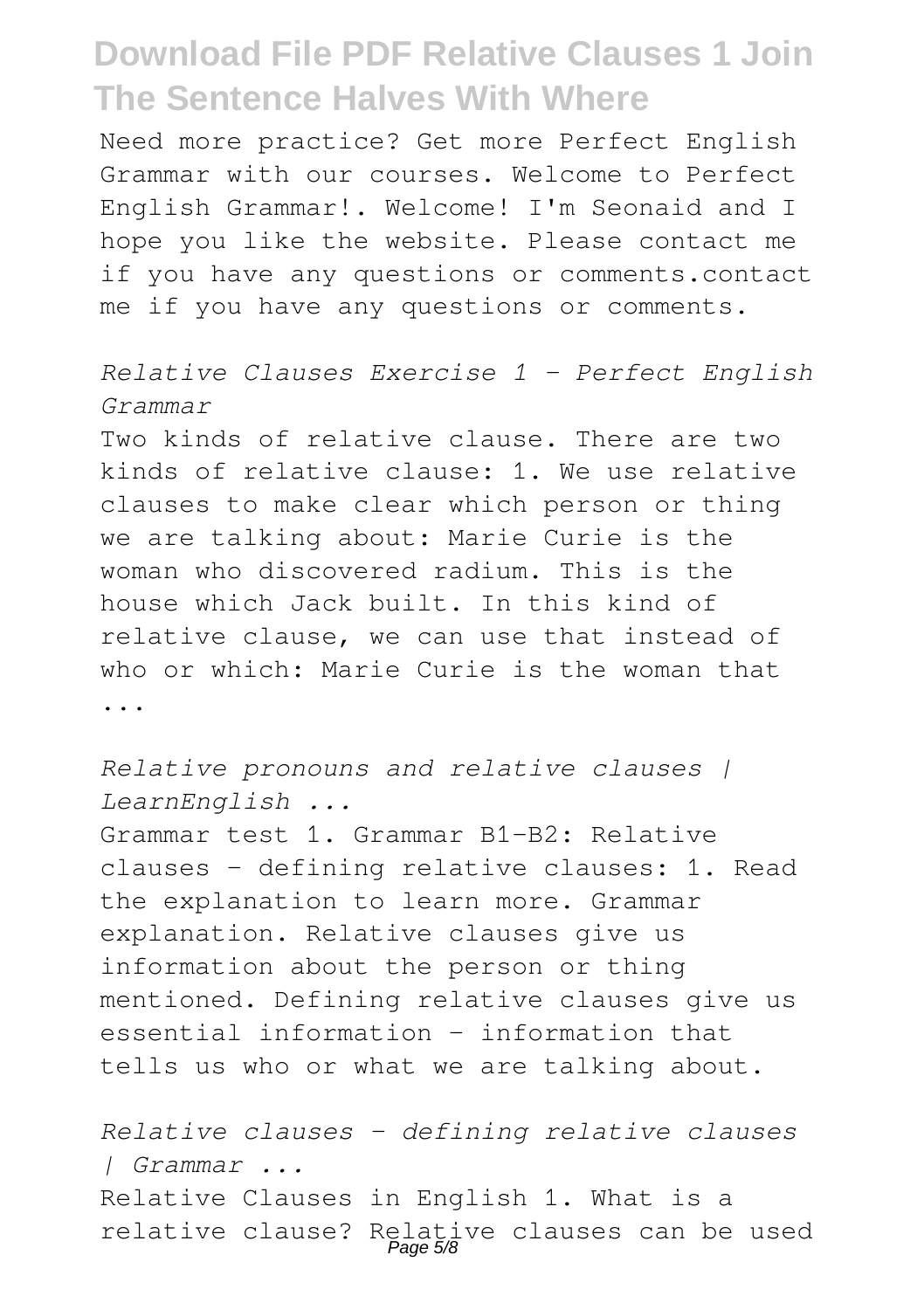to join two sentences together, or to identify people and things and give more information about them. I have a new car. It is a very fast car.  $\rightarrow$  I have a new car which is very fast. There is a good film on the television tonight. You might like to watch the film.

*Relative Clauses - English Grammar Exercises* Note that a relative pronoun not only connects two clauses, but also acts as the subject or object of the verb in the relative clause. Join the pairs of sentences given below using a relative pronoun. 1. I saw a girl. She was carrying a basket on her head. 2. I have a sister. I like her very much. 3. The boy teased the girl.

*Combine Two Sentences With A Relative Pronoun | Class 7 ...* Practice relative clauses with "You're the One that I Want" from "Grease."

*You're the one that I Want - Relative clauses - YouTube*

Learn more about using defining relative clauses correctly.. Non-defining clauses. A non-defining or non-essential clause gives us more information about the person or thing we are talking about. If a non-defining relative clause is removed from a sentence, we lose some detail, but the overall meaning of the sentence remains the same.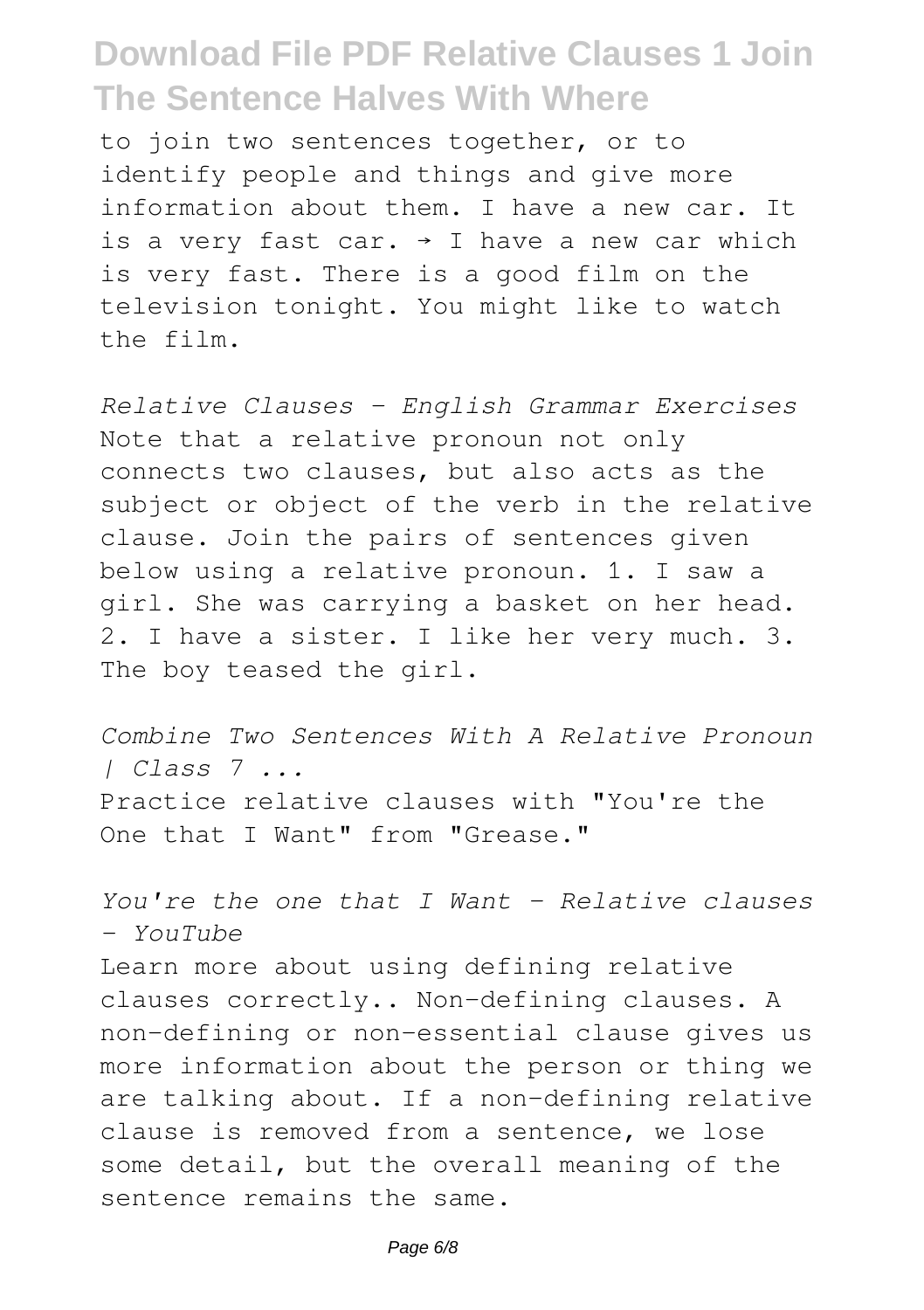*Relative clauses - EF*

Non-defining relative clauses are usually separated by commas in writing. Grammar Exercise. In the following sentences, identify the defining and non-defining relative clauses. 1. This is Rahul Sharma, who is joining the firm next week. 2. There I met Susan, who was my senior at school. 3. She married an engineer whom she met on a train. 4.

*Defining and Non-defining Relative Clauses Worksheet for ...*

Relative pronouns are words like who, which and that. A relative pronoun serves two purposes. It acts as the subject or the object of the verb in its clause. It also serves as a conjunction connecting the two clauses. Study the examples given below. I have a friend. She lives in New England. I have a friend who lives in New England.

*Joining two sentences using a relative pronoun* Relative clauses. A relative clause can be used to give additional information about a noun. They are introduced by a relative pronoun like 'that', 'which', 'who', 'whose', 'where' and 'when'.

*What are relative clauses? - BBC Bitesize* E.- JOIN THESE SENTENCES USING RELATIVE PRONOUNS BEGINNING WITH THE WORDS GIVEN. OMIT THE PRONOUN IF POSSIBLE. ADD COMMAS IF